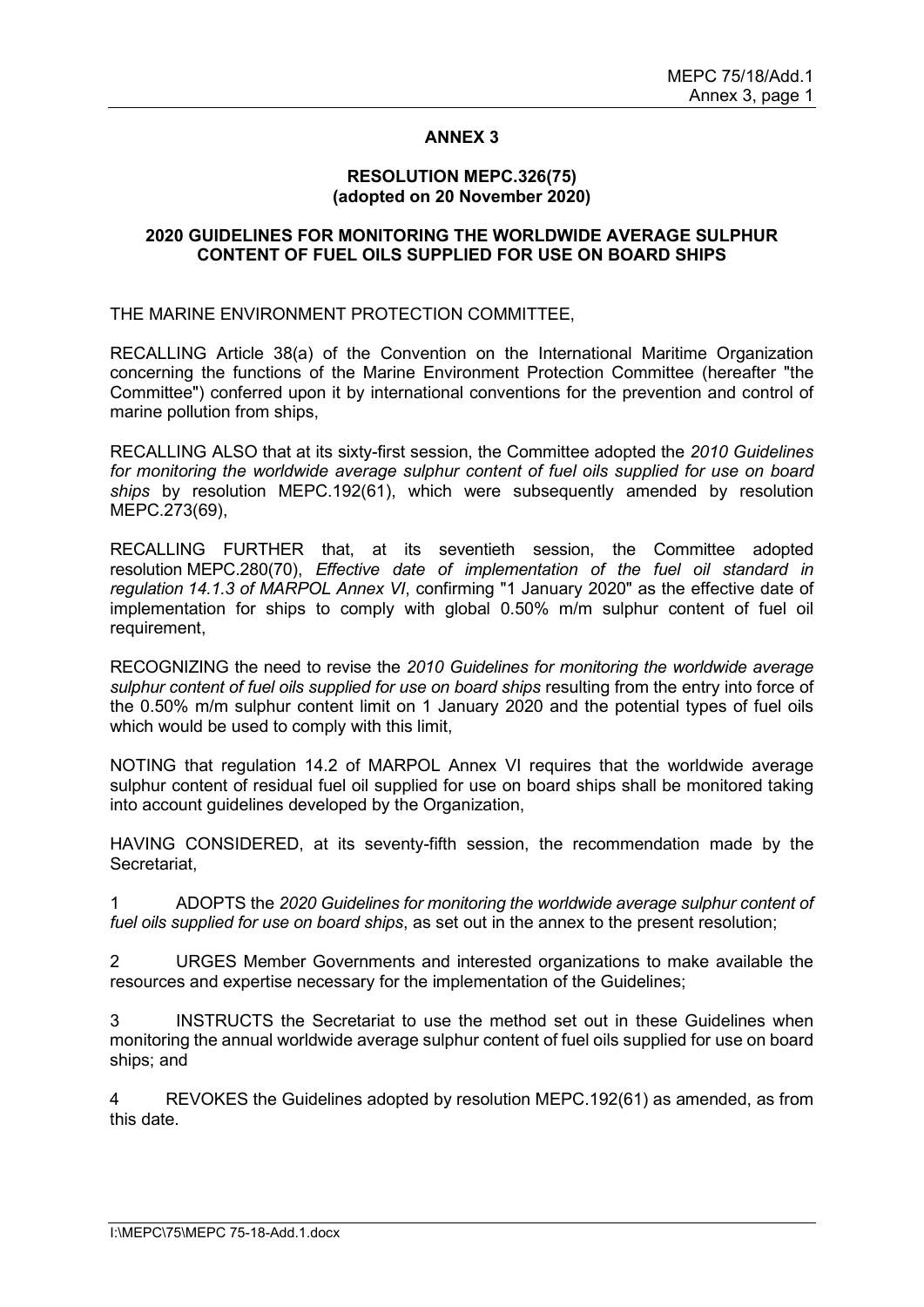## ANNEX

## **2020 GUIDELINES FOR MONITORING THE WORLDWIDE AVERAGE SULPHUR CONTENT OF FUEL OILS SUPPLIED FOR USE ON BOARD SHIPS**

#### **Preface**

1 The primary objective of the Guidelines is to establish an agreed method to monitor the average sulphur contents of fuel oils supplied for use on board ships taking into account the sulphur limit as required by regulation 14 of MARPOL Annex VI.

#### **Introduction**

2 The basis for these Guidelines is provided in regulation 14.2 of MARPOL Annex VI. While regulation 14.2 of MARPOL Annex VI only refers to residual fuel, it was agreed to also monitor the average sulphur content of distillate fuel.

3 Following the entry into force of the 0.50% m/m sulphur content limit on 1 January 2020, MEPC 74 recognized that some of the compliant fuel oils may fall within the residual fuel category whereas other compliant fuel oils may fall within the distillate fuel category, thus agreed that the worldwide average sulphur content should be monitored as a consequence of the sulphur limits required by regulation 14 of MARPOL Annex VI.

4 In view of the above, the three following categories should be used for monitoring the worldwide average sulphur contents of fuel oil:

- .1 fuel oil not exceeding 0.10%;
- .2 fuel oil not exceeding 0.50%, but above 0.10%; and
- .3 fuel oil exceeding 0.50%.

## **Definitions**

- 5 For the purpose of these Guidelines the following definitions should apply:
	- .1 *Residual fuel*:

Fuel oil for combustion purposes delivered to and used on board ships with a kinematic viscosity at 40°C greater than 11.00 centistokes $^1$  (mm $^2$ /s).

.2 *Distillate fuel*:

Fuel oil for combustion purposes delivered to and used on board ships with a kinematic viscosity at 40°C lower than or equal to 11.00 centistokes<sup>1</sup> (mm<sup>2</sup>/s).

.3 *Provider of sampling and testing services*:

A company that, on a commercial basis, provides testing and sampling services of bunker fuels delivered to ships for the purpose of assessing quality parameters of these fuels, including the sulphur content.

.4 *Reference value Aws\_ECA:*

<sup>1</sup> Reference is made to ISO 8217:2012.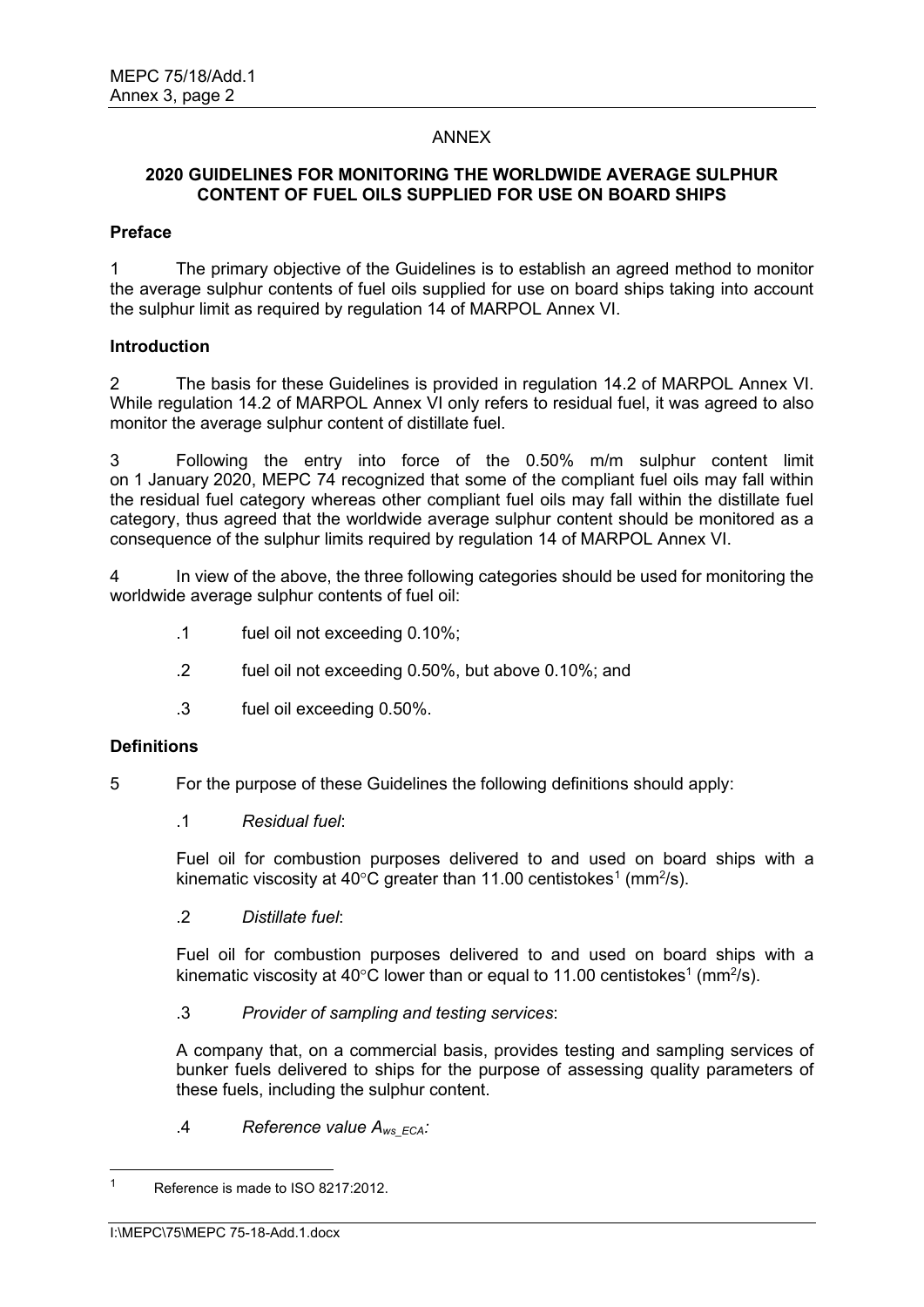The value of the worldwide average sulphur content for the total fuel oil (distillate and residual) with a sulphur content not exceeding 0.10% supplied for use on board ships, based on the first 3 years of data collected and as determined on the basis of paragraphs 6 to 12 of these Guidelines.

# .5 *Reference value Aws\_Non-ECA*:

The value of the worldwide average sulphur content for the total fuel oil (distillate and residual) with a sulphur content not exceeding 0.50%, but above 0.10%, supplied for use on board ships, based on the first 3 years of data collected and as determined on the basis of paragraphs 6 to 12 of these Guidelines.

## .6 *Reference value Aws\_regulation4*:

The value of the worldwide average sulphur content for the total fuel oil (distillate and residual) with a sulphur content exceeding 0.50% supplied for use on board ships, based on the first 3 years of data collected and as determined on the basis of paragraphs 6 to 12 of these Guidelines.

# **Monitoring and calculation of yearly and 3-year rolling averages**

# *Monitoring*

6 Monitoring should be based on calculation of average sulphur content of combined residual and distillate fuels on the basis of sampling and testing by independent testing services. Restarting for year 2020 the average sulphur content of the three categories given in paragraph 4 should be calculated. After 3 years the reference values for monitoring will be set as described in paragraph 12.

## *Calculation of yearly averages*

7 The basis of monitoring is the calculation, on an annual basis, of the average sulphur content of residual fuel and distillate fuel in each of the three categories in paragraph 4.

8 The calculation of the average sulphur content is executed as follows:

For a certain calendar year, the sulphur contents of the samples analysed  $2$ (one sample for each delivery of which the sulphur content is determined by fuel oil analysis) are recorded. The sulphur contents of the fuel oil samples analysed are multiplied by their corresponding mass, then summed, and then divided by the total mass of fuel oil analysed within each category as given in paragraph 4.

9 The mathematical formula for the method of calculation described is given in the appendix to these Guidelines.

10 As a basis for well-informed decisions, a graphical representation of the distribution of the global sulphur content plotted against the quantity of fuel oils associated with each incremental sulphur content range should be made available each year:

.1 residual and distillate fuels for sulphur content below or equal to 1.00%: in terms of the % sulphur in increments of 0.10%; and

<sup>2</sup> Reference is made to ISO 8754:2003.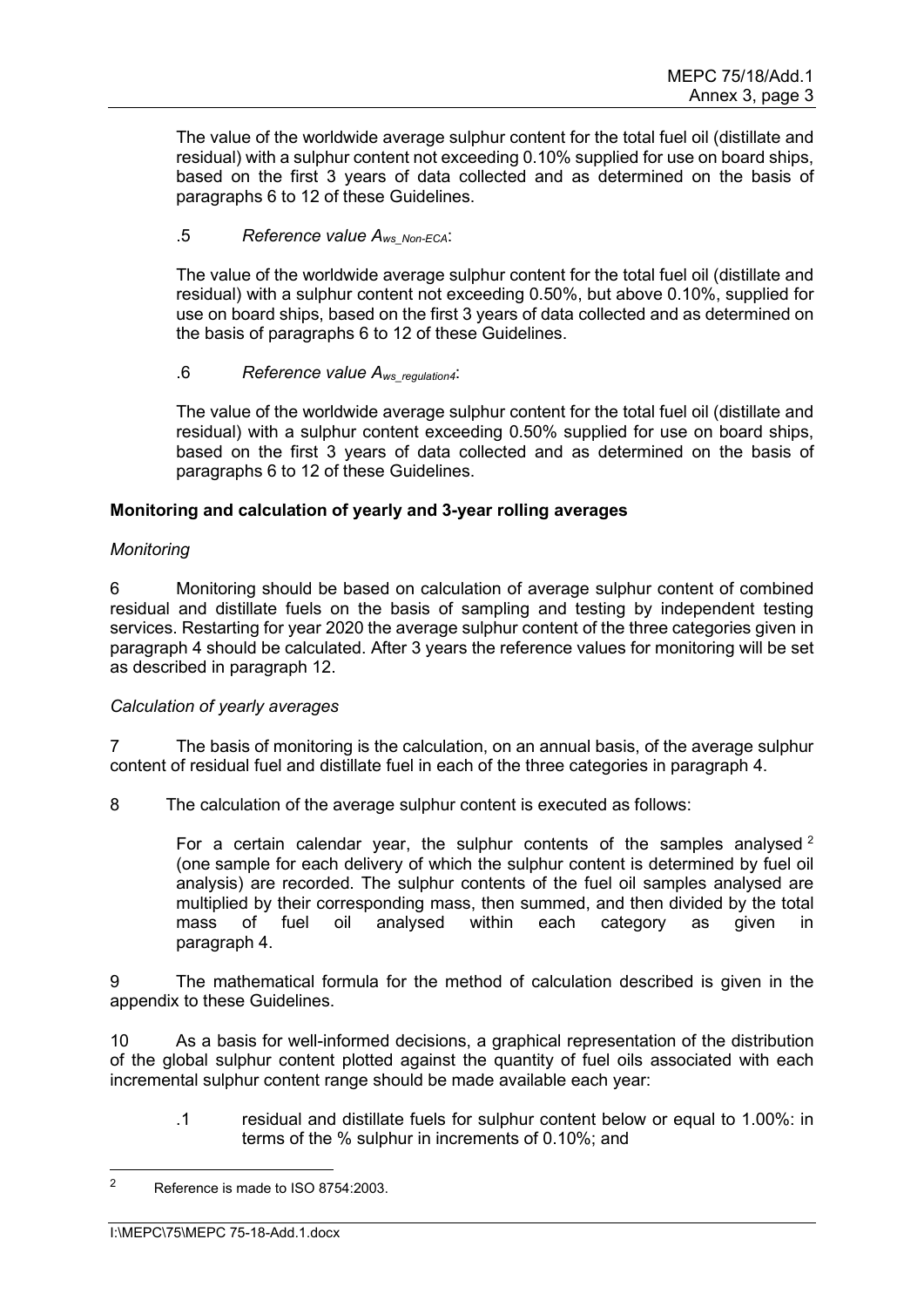.2 residual and distillate fuels for sulphur content above 1.00%: in terms of the % sulphur in increments of 0.50%.

## *Three-year rolling average*

11 The 3-year rolling averages should be calculated as follows:

 $A_{cr} = (A_{c1} + A_{c2} + A_{c3})/3$ 

in which:

- $A<sub>cr</sub>$  = rolling average S-content of all deliveries tested over a 3-year period
- $A_{c1}$ ,  $A_{c2}$ ,  $A_{c3}$  = individual average S-contents of all deliveries tested for each year under consideration

 $A<sub>cr</sub>$  is to be recalculated each year by adding the latest figure for  $A<sub>c</sub>$  and deleting the oldest.

For the calculation of yearly average, all fuel oils less than 0.05% of sulphur should be calculated as 0.03%.

## *Setting of the reference values*

12 The reference values of the worldwide average sulphur content for each category of fuel oil given in paragraph 4 supplied for use on board ships should be  $A_{wx}$ , where  $x = ws$  ECA, ws Non-ECA, ws regulation4 and  $A_{wx} = A_{cr}$  as calculated in January of the year following the first 3 years in which data were collected on the basis of these Guidelines.  $A_w$  should be expressed as a percentage.

## **Providers of sampling and testing services**

13 There are presently three providers of sampling and testing services under these Guidelines.

14 Any additional providers of sampling and testing services will be approved by MEPC in accordance with the following criteria:

- .1 be subject to the approval of MEPC, which should apply these criteria;
- .2 be provided with a technical and managerial staff of qualified professionals providing adequate geographical coverage and local representation to ensure quality services in a timely manner;
- .3 provide services governed by a documented Code of Ethics;
- .4 be independent as regards commercial interest in the outcome of monitoring;
- .5 implement and maintain an internationally recognized quality system, certified by an independent auditing body, which ensures reproducibility and repeatability of services which are internally audited, monitored and carried out under controlled conditions; and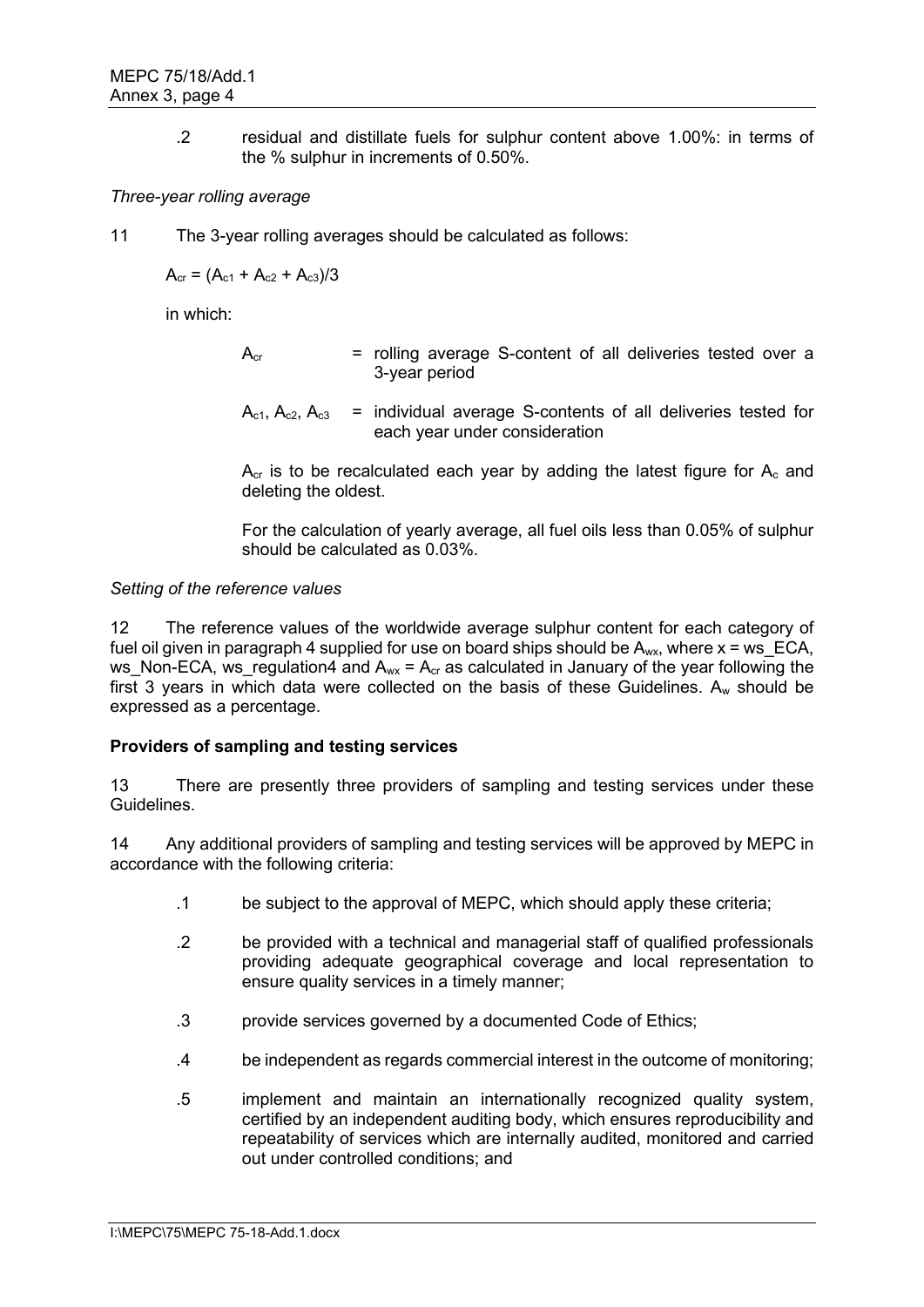.6 take a significant number of samples on an annual basis for the purpose of globally monitoring average sulphur content of residual and distillate fuels.

# **Standardized method of calculation**

15 Each of the providers of sampling and testing services should, before 31 January of the following year, provide the necessary information for the calculation of the average sulphur content of the residual and distillate fuels to the Secretariat of IMO or another agreed third party on the basis of a mutually agreed format, approved by MEPC. This party will process the information and will provide the outcome in the agreed format to MEPC. From the viewpoint of competitive positions, the information involved should be considered sensitive.